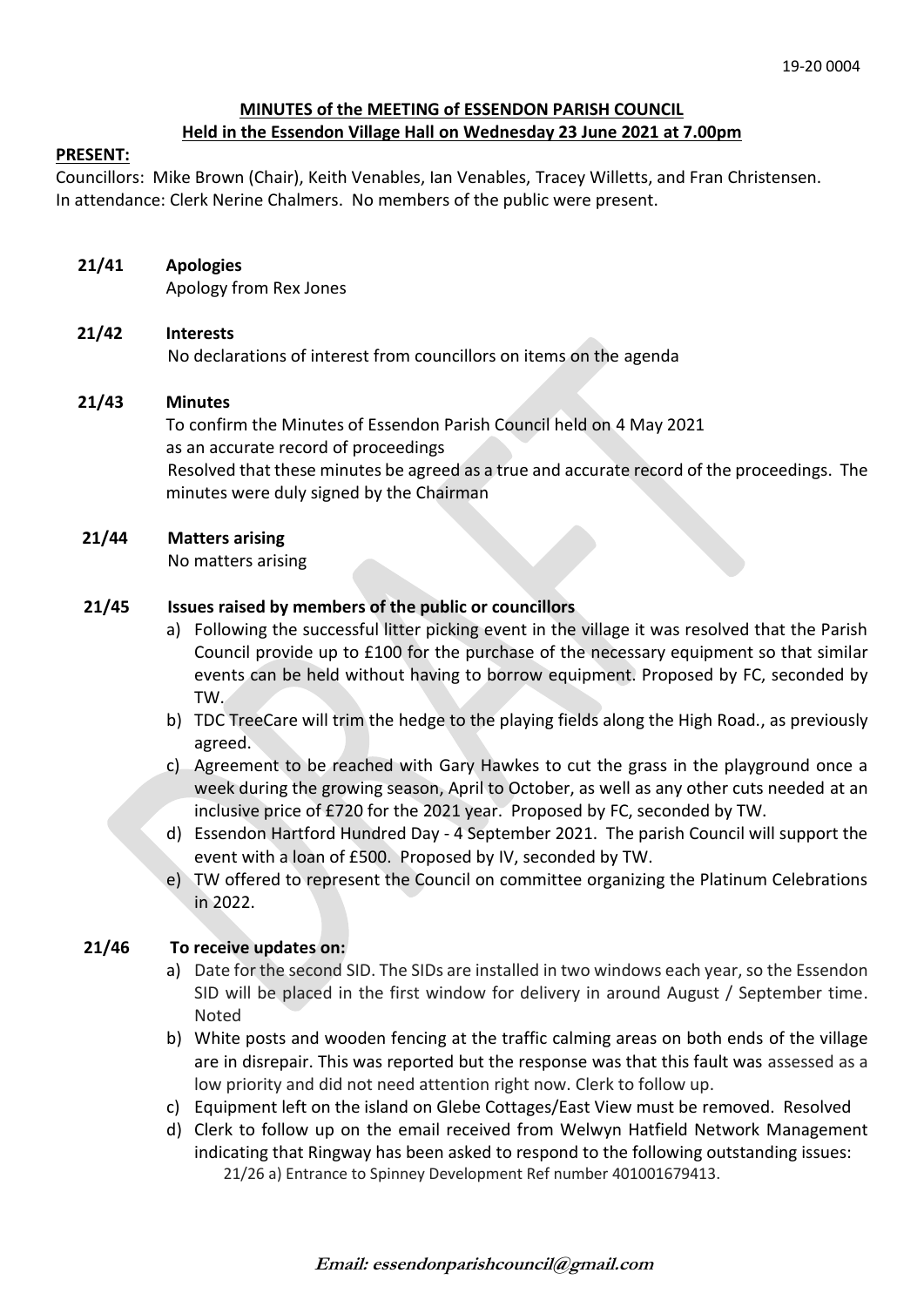21/26 b) Poor quality roadworks at the bottom of Essendon Hill. It was noted that the frequency with which the road collapses at this point indicates that the problem is more than poor quality roadworks.

 21/26 c) Blocked tunnel under the road at the bottom of Cum Cum hill 21/26 d) Drains on West End Lane. No further complaints. Closed.

## **21/47 Planning**

Notification received and considered for planning applications between 24 April 2021 and 22 June 2021

#### **14 May**

6 Hanbury Cottages Hanbury Lane Essendon Hatfield AL9 6AY

**Proposal**: Erection of part single and part two storey side extension and revised parking layout

Further to our previous notification on the above application, this proposal was considered on 14 May 2021 when a decision was made to approve the application.

#### **14 May**

Meadow View Wyndham Cottage Camfield Place Kentish Lane Hatfield AL9 6JE **Proposal**: Retention of single storey rear and side extension and raised terrace; erection of two side dormers and insertion of side rooflight to existing roof; and erection of first floor rear extension with a side dormer and rooflight.

#### **18 May**

Warrenwood Manor Stables and Stud Hornbeam Lane Brookmans Park Hatfield AL9 6JF **Proposal**: Erection of a rear extension to stable block

Further to our previous notification on the above application, this proposal was considered on 18 May 2021 when a decision was made to approve the application.

**25 May**

Great Oak House Essendon Place High Road Essendon Hatfield AL9 6GZ

**Proposal**: Erection of a natural pool and enhancements to the existing garden terrace **Application Reference:** 6/2021/1585/PN8

**Proposed development at:** Skyfield Manor West End Lane Essendon Hatfield AL9 6AX **Proposal**: Prior approval for the erection of a single storey rear extension measuring 8m in depth, 4m in height and 4m to the eaves.

### **1 June**

**Application Reference:** 6/2021/1283/LAWP

**Proposed development at:** 1 Bury Cottages Essendon Hill Essendon Hatfield AL9 6AG **Proposal**: Certificate of lawfulness for the installation of a set of wooden, electric (remotely operated) driveway gates into an existing driveway

#### **7 June**

**Application reference:** 6/2020/1546/HOUSE

Little House West End Lane Essendon Hatfield AL9 6AU

**Proposa**l - Erection of two storey side extension following demolition of existing garage Appeal dismissed

#### **21/48 Finance**

a) To authorise payments made in accordance with the budget Payment to ROSPA Playsafety unanimously agreed